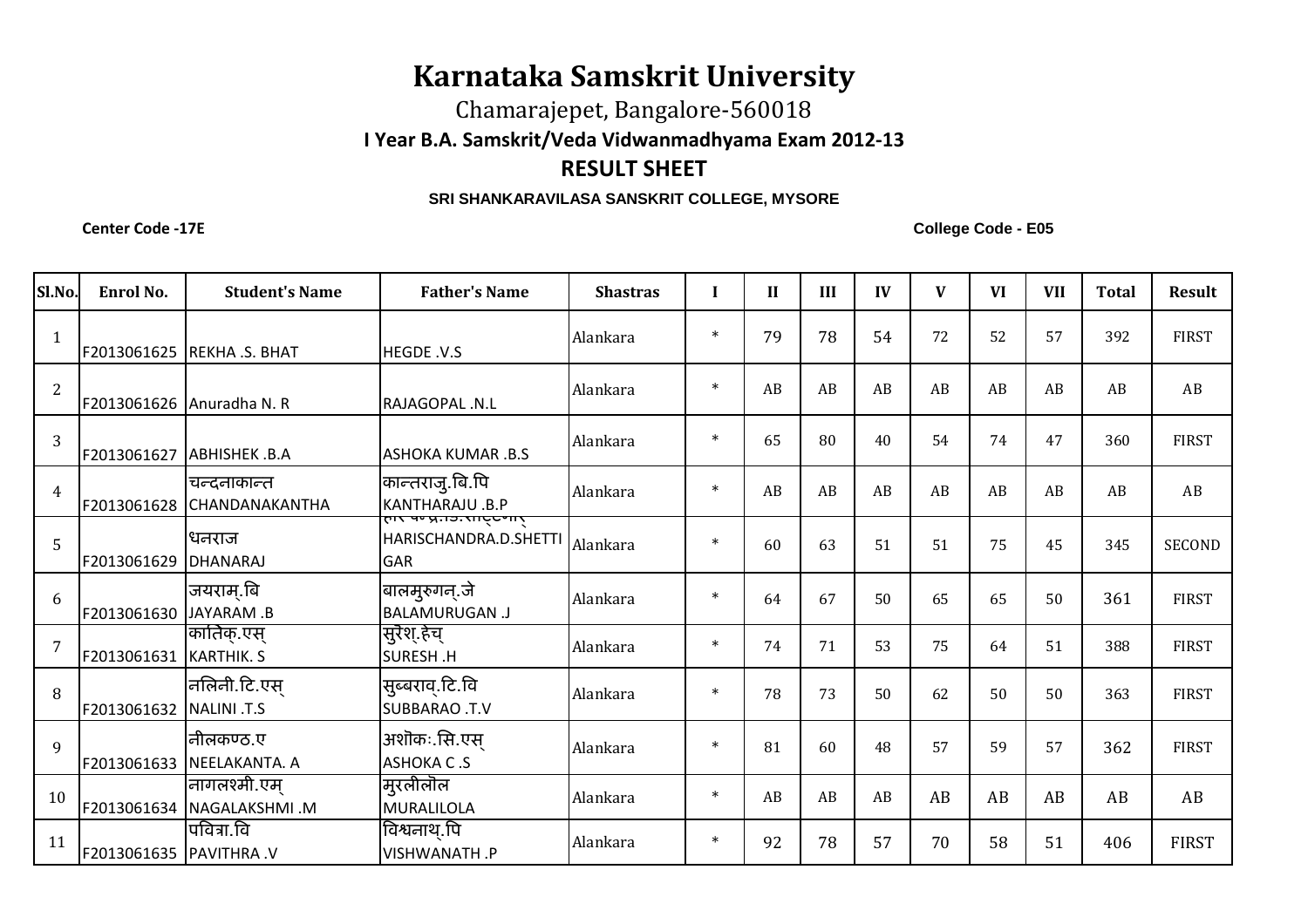| 12 |                          | प्रिमकुमारी.एस्.एम्<br>F2013061636 PREMAKUMARI .S.M                 | मल्लॆशप्प एम<br>MALLESHAPPA .M                 | Alankara                   | $\ast$ | 90 | 56 | 61 | 71 | 69 | 55 | 402 | <b>FIRST</b>       |
|----|--------------------------|---------------------------------------------------------------------|------------------------------------------------|----------------------------|--------|----|----|----|----|----|----|-----|--------------------|
| 13 | F2013061637              | रक्षित्.के.एम्<br>RAKSHITH .K.M                                     | मदन गोपालराज अरस्<br>कि.एल.                    | Alankara                   | $\ast$ | 85 | 77 | 56 | 51 | 56 | 46 | 371 | <b>FIRST</b>       |
| 14 | F2013061638              | रघुपति गॊपालकृष्ण हेगडे<br>RAGHUPATHI<br><b>GOPALAKRISHNA HEGDE</b> | गॊपालकृष्ण हेगडे<br><b>GOPALAKRISHNA HEGDE</b> | Alankara                   | $\ast$ | 66 | 70 | 62 | 40 | 54 | 58 | 350 | <b>SECOND</b>      |
| 15 | F2013061639              | रामय्य अनसूया<br><b>RAMAIAH ANASUYA</b>                             | होन्नप्प रामय्य<br>HONNAPPA RAMAIAH            | Alankara                   | $\ast$ | 89 | 88 | 78 | 72 | 65 | 89 | 481 | <b>DISTINCTION</b> |
| 16 | F2013061640 RANJAN .H. S | रञ्जन्. हेच्.एस्                                                    | सत्यनारायण राव.हेच्.एस्<br>SATHYANARAYANA RAO  | Alankara                   | $\ast$ | 70 | 79 | 48 | 76 | 55 | 71 | 399 | <b>FIRST</b>       |
| 17 | F2013061641 SHALINI .M   | शालिनी.एम                                                           | मुरलीलॊल<br>MURALILOLA                         | Alankara                   | $\ast$ | AB | AB | AB | AB | AB | AB | AB  | AB                 |
| 18 | F2013061643 SHRAVYA .G.S | श्रव्या.जि.एस                                                       | शेषाद्रि.जि<br>SHESHADRI.G                     | Alankara                   | $\ast$ | 75 | 92 | 50 | 70 | 48 | 71 | 406 | <b>FIRST</b>       |
| 19 |                          | सुमॆधा कस्तूरि<br>F2013061644 SUMEDHA KASTHURI                      | नारायण कस्तूरि<br><b>NARAYAN KASTHURI</b>      | Alankara                   | $\ast$ | AB | AB | AB | AB | AB | AB | AB  | AB                 |
| 20 | F2013061645 SNEHA .G     | स्नेहा.जि                                                           | गुण्डूराव्.बि.एन्<br><b>GUNDURAO .B.N</b>      | Alankara                   | $\ast$ | 70 | 85 | 52 | 71 | 53 | 63 | 394 | <b>FIRST</b>       |
| 21 | F2013061646 SRINIDHI .S  | श्रीनिधि एस                                                         | श्रीकण्ठ आराध्य.आर<br>SRIKANTA ARADHYA.R       | Alankara                   | $\ast$ | 70 | 80 | 60 | 48 | 56 | 65 | 379 | <b>FIRST</b>       |
| 22 | F2013061647              | सागर.डि.वि<br>SAGAR .D.V                                            | वेणुगॊपाल्.डि.एन्<br>VENUGOPAL .D.N            | Alankara                   | $\ast$ | AB | AB | AB | AB | AB | AB | AB  | AB                 |
| 23 | F2013061648 ANITHA.H.B   | अनिता.हेच.बि                                                        | बसवण्ण<br><b>BASAVANNA</b>                     | Shaktivishishta<br>dwaitha | $\ast$ | 81 | 82 | 51 | 73 | 66 | 70 | 423 | <b>FIRST</b>       |
| 24 |                          | बसवण्ण.सि<br>F2013061649 BASAVANNA.C                                | चन्नबसप्प<br>CHANNABASAPPA                     | Shaktivishishta<br>dwaitha | $\ast$ | AB | AB | AB | AB | AB | AB | AB  | AB                 |
| 25 | F2013061650   HIREMATH   | चन्द्रशेखर हिरेमठ्<br><b>CHANDRASHEKHARA</b>                        | शिवयॊगी<br><b>SHIVAYOGI</b>                    | Shaktivishishta<br>dwaitha | $\ast$ | AB | AB | AB | AB | AB | AB | AB  | AB                 |
| 26 |                          | ာ<br><b>KEERTHI</b><br>F2013061651 PRABHUSWAMYGALU                  | कुमारस्वामी<br>KUMARASWAMY                     | Shaktivishishta<br>dwaitha | $\ast$ | 86 | 75 | 64 | 57 | 56 | 90 | 428 | <b>FIRST</b>       |
| 27 | F2013061652 ATH          | MAHANTHAYYA.M.GALIM                                                 | मल्लिकार्जुन<br>MALLIKARJUNA                   | Shaktivishishta<br>dwaitha | $\ast$ | 68 | 79 | 53 | 61 | 52 | 67 | 380 | <b>FIRST</b>       |